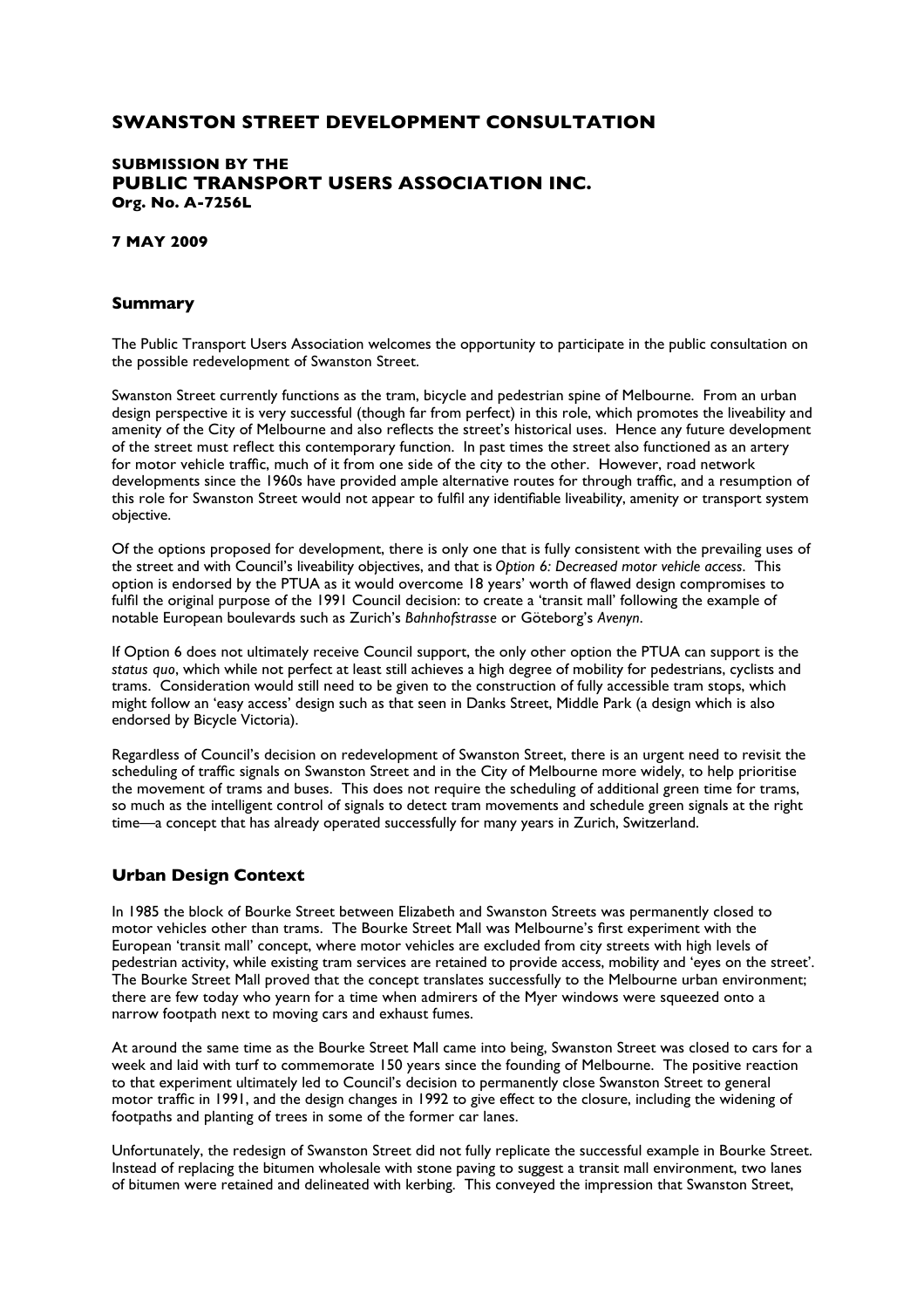unlike the Bourke Street Mall, was still an ordinary road that cars ought to be entitled to drive on. The ambiguity inherent in this design was a factor in the campaign that emerged in the late 1990s to 'reopen' Swanston Street (to cars).

That campaign resulted in 1999 in cars being able to access Swanston Street between 7pm and 7am, the significance of which has been more theoretical than practical. Of more importance were the subtle measures by which the transit mall concept was further diluted from that time onward, including the unrestricted access for taxis, and the gradual establishment of a *de facto* tour coach terminal in Swanston Street after the demolition of the Southern Cross Hotel. Tour coaches in particular have proved to be an impediment to tram movement in Swanston Street and a hazard to cyclists. It is to Council's credit that the coaches are finally to be relocated out of Swanston Street to new terminals at Federation Square.

The present redevelopment initiative provides Council with the opportunity to finally give Swanston Street an unambiguous identity. At present it occupies a grey area somewhere between a road and a transit mall. We can at least agree with Lord Mayor Robert Doyle that it is time it unequivocally became one or the other.

### **Swanston Street's Future Role**

Council background documents for this consultation state that Swanston Street now plays host to nearly 100,000 tram passengers and well over 50,000 pedestrians each day. (The number of pedestrians is likely to far exceed this figure given that reported figures are based on counts at single locations, and very few people walk the entire length of Swanston Street.) This follows a well-established historical pattern: even when Swanston Street was a major thoroughfare for car traffic, the number of tram passengers easily exceeded the number travelling in cars. A newer function for Swanston Street is its role as Melbourne's number one bicycle route, with over 2,500 cyclists a day.

By comparison, Vicroads' Traffic System Performance Monitoring data indicates that the number of people carried in cars on a typical inner-city arterial road with tram tracks and two car lanes is around 28,000 per day. It follows that even with full reinstatement of motor traffic comparable to the pre-1991 situation, Swanston Street's role of moving people in cars would remain a marginal one, relative to its role as a tram and pedestrian artery.

Prior to the 1990s, Swanston Street had a significant role in conveying motor traffic through the CBD, much of which had origins and destinations outside the City of Melbourne. On maps, Swanston Street was designated as part of State Highway 3. From this history it is sometimes argued that a return to this past situation is logical and desirable. This however neglects the past 20 years of evolution of activities and travel patterns in the City of Melbourne, documented by the Council in its strategic plans.

In the 1970s and 1980s the Melbourne CBD was a very different place: it was declining in relevance to the metropolitan area as a whole, it was dominated by nine-to-five workers with very little after-hours activity, and the residential population appeared to be in terminal decline. Since the 1990s each of these trends has reversed, and with them the place of Swanston Street in the urban fabric. The street has evolved from a commuter highway with a focus on shifting peak-hour traffic, to a civic spine whose day-to-day focus is on the more laneway-oriented work, shopping and leisure activities of a growing residential, worker, student and visitor population.

Already with the extension of Kingsway in the 1960s and the Charles Grimes Bridge in the 1970s, alternatives to Swanston Street for through traffic had been created. In the early 1990s King Street was officially designated a 'City Bypass' route, as was Lansdowne Street to the east. These traffic arrangements, now in place for nearly 20 years, were augmented in 2000 with the opening of CityLink and the Exhibition Street extension. As a result, motorists travelling to or around the CBD now have the benefit of both a freeway bypass and a CBD access route that were not in existence when cars last used Swanston Street. The traffic landscape around the city centre is radically changed as a result, so that according to contemporary press reports, even the RACV and the Victorian Department of Transport deem Swanston Street to be superfluous to the Melbourne road transport task. As RACV public policy manager and former Vicroads executive Brian Negus told *The Age* in December 2008, "That street is about pedestrians and trams. From a traffic viewpoint, Swanston Street is not required."

Of workers and visitors to the CBD itself, Central City Users Surveys from 2004 onwards consistently show that on weekdays around 70% arrive by public transport and around 20% to 25% by car, with most of the remainder on foot or by bicycle. Within the CBD, half of all travel takes place on public transport, one-third on foot and some 10% by car according to these same surveys. The 'car' share increases slightly on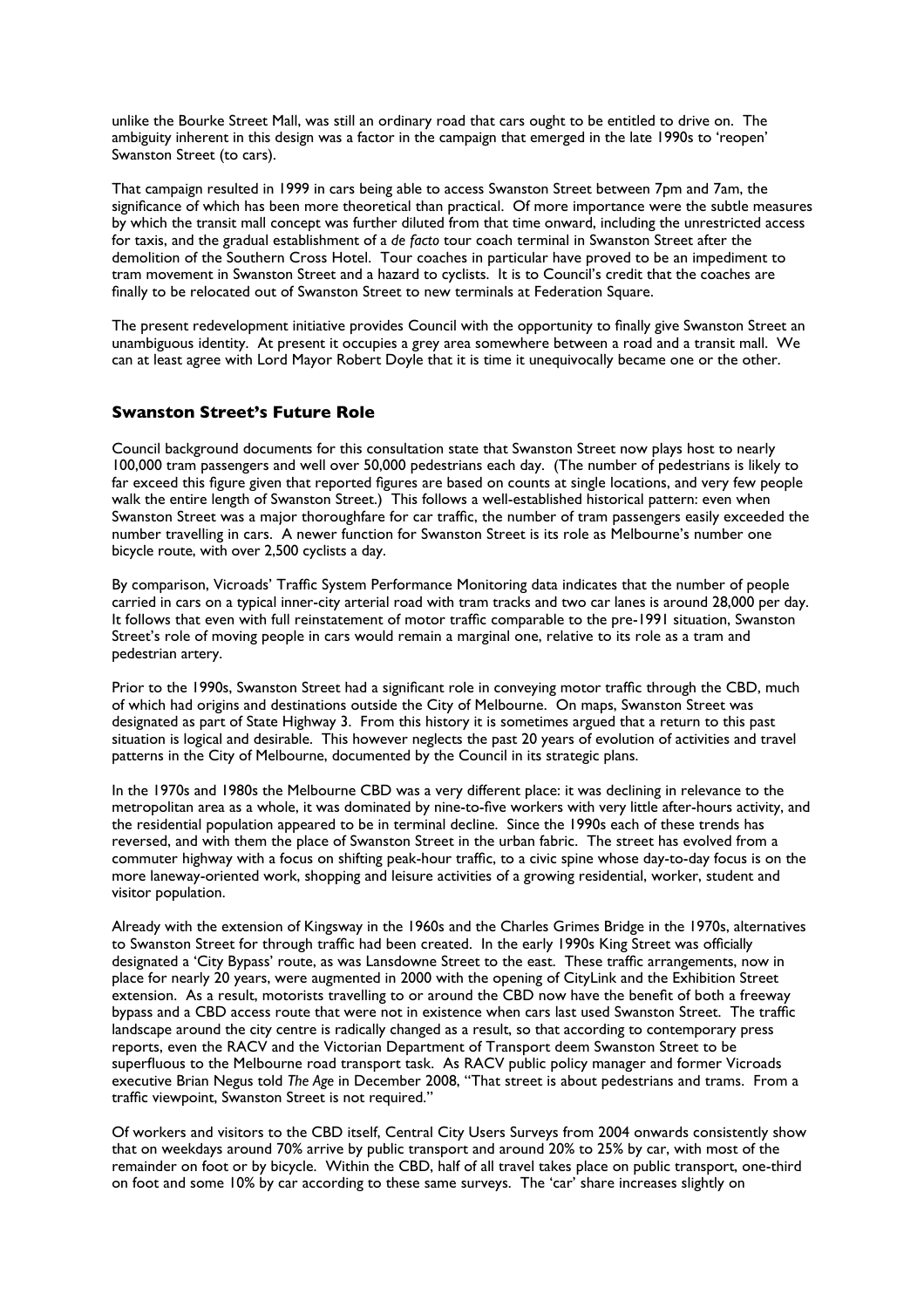weekends when overall travel volumes are lower, but never exceeds one-third of travel to the CBD. This is a marked contrast from the 1990s when survey data suggested that the number of people accessing the CBD by car equalled or even exceeded the number on public transport. This increase in travel to and within the CBD by 'sustainable' modes and corresponding decrease in share of travel by car is consistent with Council's transport planning objectives as well as with broader environmental and social imperatives, and ought to be supported and encouraged by Council.

All of this suggests that the tangible benefits of returning cars to Swanston Street are marginal, if they exist at all, while the strategic value in a 2009 context is nil. The costs on the other hand are tangible and measurable. As the design options for this consultation make clear, reinstating full time car lanes can only come at the expense of footpath space, cycling space, street trees or access to trams, and thus imposes a significant cost to urban amenity however achieved. It would also likely reverse the good safety record of Swanston Street post-1991, where pedestrian accidents fell by 40% after removal of motor traffic.

The alternative to restoring motor vehicle access is the full realisation of Council's 1991 vision for a transit mall, following the successful example set in Bourke Street. Of the options presented for this consultation, Option 6 comes closest to realising this goal: indeed it is the only option that in our view makes any progress toward it while supporting the current uses. Under this option we believe Swanston Street can complete its transformation to a European-style high-activity boulevard befitting the civic heart of a liveable city.

So while Option 6 is our first preference for Council consideration, our second preference can only be for retention of the *status quo*, which while not perfect does still provide better outcomes for pedestrians, cyclists and tram passengers than a reintroduction of motor vehicles, and leaves open the possibility of more positive change in the future. Consideration would still need to be given to the construction of fully accessible tram stops, which might follow an 'easy access' design such as that seen in Danks Street, Middle Park (a design which is also endorsed by Bicycle Victoria).

## **Response to Design Options**

#### *1. Increased motor vehicle and bicycle access—NOT SUPPORTED*

For the reasons given above, the PTUA cannot support any option that results in increased access by motor vehicles to Swanston Street. Under this option the footpath would be narrowed, compromising the amenity and safety of the majority of street users, and actively undermining Council's strategic objectives.

#### *2. Managed service delivery—NOT SUPPORTED*

This option offers minimal change to the *status quo*, which stakeholders generally agree is unworkable in the long term. In particular, it does not resolve the ongoing conflict between cyclists, delivery vehicles and tram passengers. It also involves a loss of footpath space, which compromises the amenity of the street.

#### *3. Increased pedestrian movement—NOT SUPPORTED*

This option promises superior outcomes for pedestrians and tram passengers, but at the expense of isolating cyclists in the centre of the road between two active tram tracks. The PTUA agrees with the view in the cycling community that this design will result in both greater hazard to cyclists and reduced accessibility due to the intervening tram tracks. This option also incurs a particularly high cost, which we do not believe is justified by the benefit of increased footpath width. For these reasons the PTUA cannot support this option.

#### *4. Increased tram passenger and motor vehicle access—NOT SUPPORTED*

This option proposes alternating sections of street with motor vehicle access according to Option 1 with 'transit mall' sections largely according to Option 6. The same criticisms that apply to Option 1 also apply to the vehicle access zones under this option: they compromise the amenity of the vast majority of street users for little or no tangible benefit. To our knowledge none of the world's notable central-city boulevards are configured in this manner: it smacks of a neither-here-nor-there design that is unsure of itself and invites a derisive response. Swanston Street is a civic spine, not a sequence of disjointed shinbones.

### *5. Alternative option for increased tram passenger and motor vehicle access—NOT SUPPORTED*

This is similar to Option 4, but proposes longer sections of transit mall. It is open to exactly the same criticisms as Option 4. The PTUA cannot support a 'curate's egg' option that not only leaves street users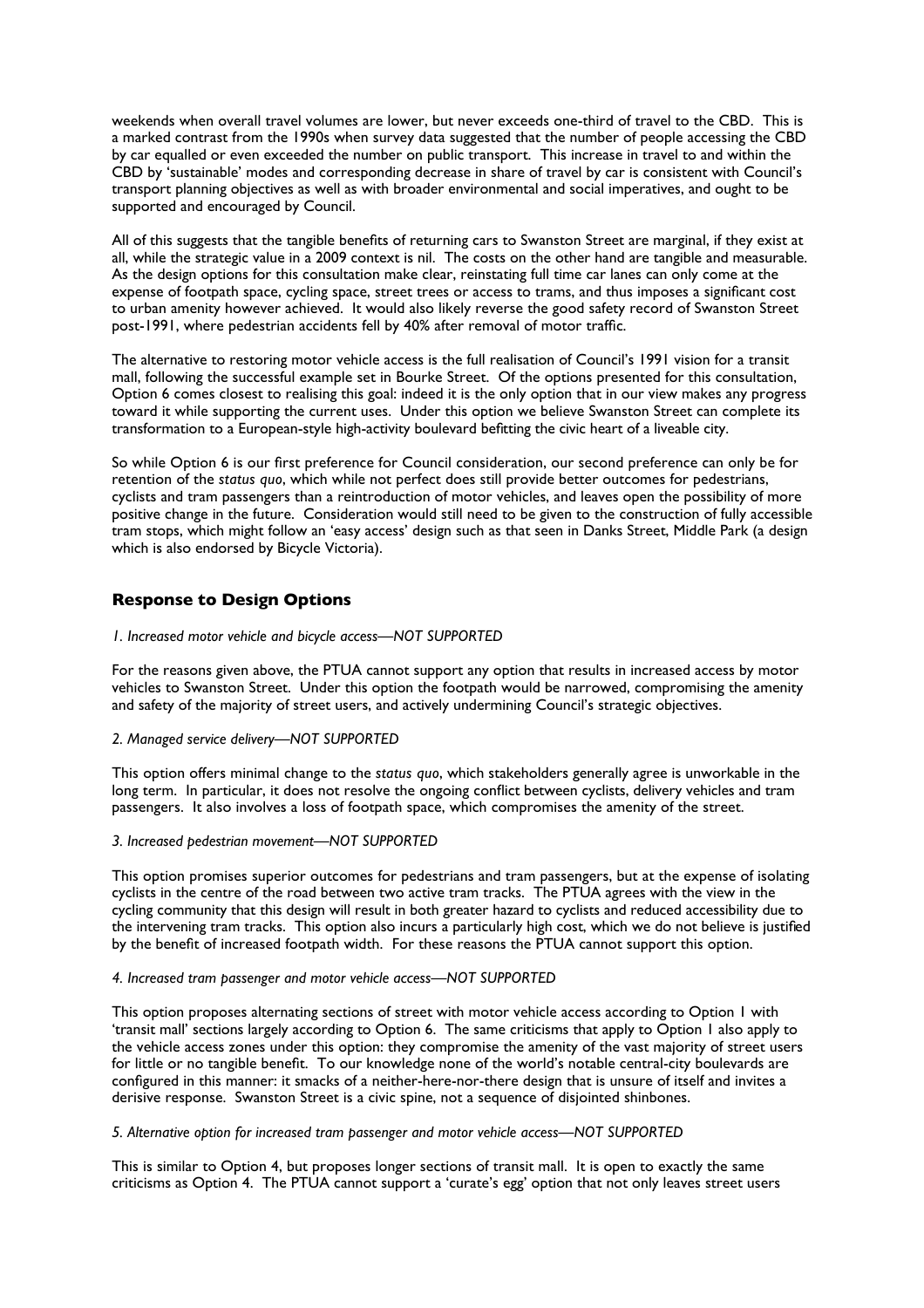worse off in some sections but is unsure of its design intent into the bargain.

### *6. Decreased motor vehicle access—SUPPORTED*

This option is supported by the PTUA as the only option that in our view makes progress toward achieving the transit mall vision behind the Council's decision in 1991, and achieves superior outcomes for pedestrians, cyclists and tram passengers. There is a slight downside in the restriction of access for delivery vehicles, but a multitude of other cities have addressed this issue as a matter of course, and have not imperilled their street trade in doing so.

While potential security concerns might be raised around the loss of night-time vehicle access under this option, there is ample evidence to suggest that maintaining this vehicle access actually does little to allay these concerns. Firstly, the number of private vehicles using Swanston Street at night since 1999 has been small, and not really sufficient to exercise any passive surveillance role. Second, crime levels in Swanston Street have been and remain lower than in other CBD locations such as King Street and Queens Bridge where motor traffic levels are high, and are reported to have decreased following closure to cars in 1991. Third and most important, the character of Swanston Street at night in 2009 bears little resemblance to that in 1999. In the late 1990s the street was in the midst of its transitional phase, with its adjoining uses still evolving away from a predominance of 'commuter highway' forms with little after-hours activity toward the mixed uses seen today. This evolution is not yet complete but has proceeded to the point where the street is a popular evening destination.

In other words, Swanston Street at night is no longer the deserted wasteland it appeared to some to be in the 1990s, and does not rely for passive surveillance on a small number of passing motor vehicles (which in themselves pose an evident safety hazard).

### *7. Remove bicycle access—NOT SUPPORTED*

This option is essentially identical to Option 6 apart from excluding bicycle access and redirecting bicycle traffic to William Street or Exhibition Street. The PTUA cannot support this modification to Option 6 as it is inconsistent with European transit mall design practice and results in a radically inferior outcome for cyclists. Swanston Street is currently the premier cycling route in Melbourne, and the busiest cycle route in Australia, owing to its favourable gradients and the lower volumes of motor vehicle traffic. There is no inherent disadvantage to this state of affairs other than the existing conflict situation with remaining motor vehicles and with pedestrians, which we believe Option 6 has adequately addressed, through a design which is common and widely accepted in European cities. Accordingly there is no case in our view for removing bicycle access from the design concept of Option 6.

At the same time the PTUA acknowledges the concerns of residents' groups that have led to this option being included. Current concerns focus mainly on illegal footpath riding and on failure of some cyclists to give way to passengers at tram stops. We agree with these concerns but believe they are best addressed through formal mode separation as per Option 6, rather than through a blanket exclusion as this option contemplates. In particular, experience suggests that illegal footpath riding arises primarily as a response to lack of dedicated cycling facilities or inadequate provision for cyclists in urban design, an issue which Option 6 explicitly addresses with a dedicated path for cyclists. Importantly, under Option 6 cyclists will have no reason, good *or* bad, to ride on the footpath rather than in the bike lane. It is our view on the other hand that Option 7, by removing any sort of access by cyclists to Swanston Street, would exacerbate the problem of footpath riding and lead to increased confrontation between cyclists and other users of the street.

## **The Need For Tram Priority**

Alongside the review of the structural design of Swanston Street there is an urgent need to review the operation of traffic signals in the street, and in the City of Melbourne more generally, to prioritise the movement of the trams which serve large and growing numbers of City workers, residents and visitors.

In 2007, a study based on seven months of detailed travel time data confirmed that traffic signals are the single greatest source of delay to Melbourne tram services, and that within the City of Melbourne, traffic signal delays account for fully one-third of average travel time on the Swanston Street route. By comparison, other frequently-mentioned factors such as traffic congestion and 'passenger action' have a significantly smaller effect on travel times. The implication of these findings is that traffic signal priority offers the single most effective measure for the improvement of tram services in Melbourne.